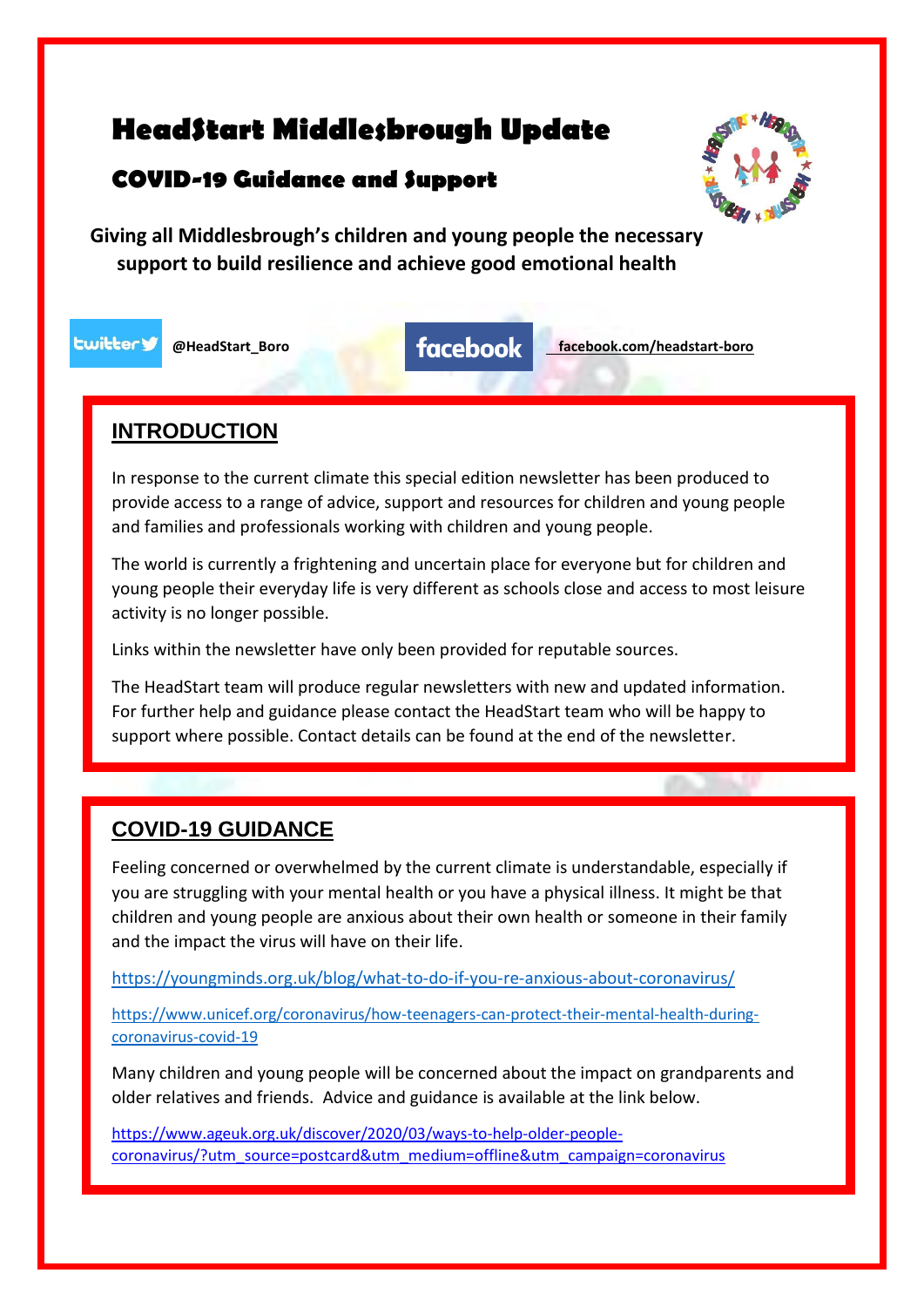It may also be of benefit to your mental health to limit the amount of news and social media you are consuming at this time, due to an influx of misinformation and panic posting. <https://www.bbc.co.uk/news/health-51873799>

# **COVID-19 Explanation for Young Children**

It can be very difficult for young children to comprehend what Covd-19 is. The graphic below has been developed to aid explanation.

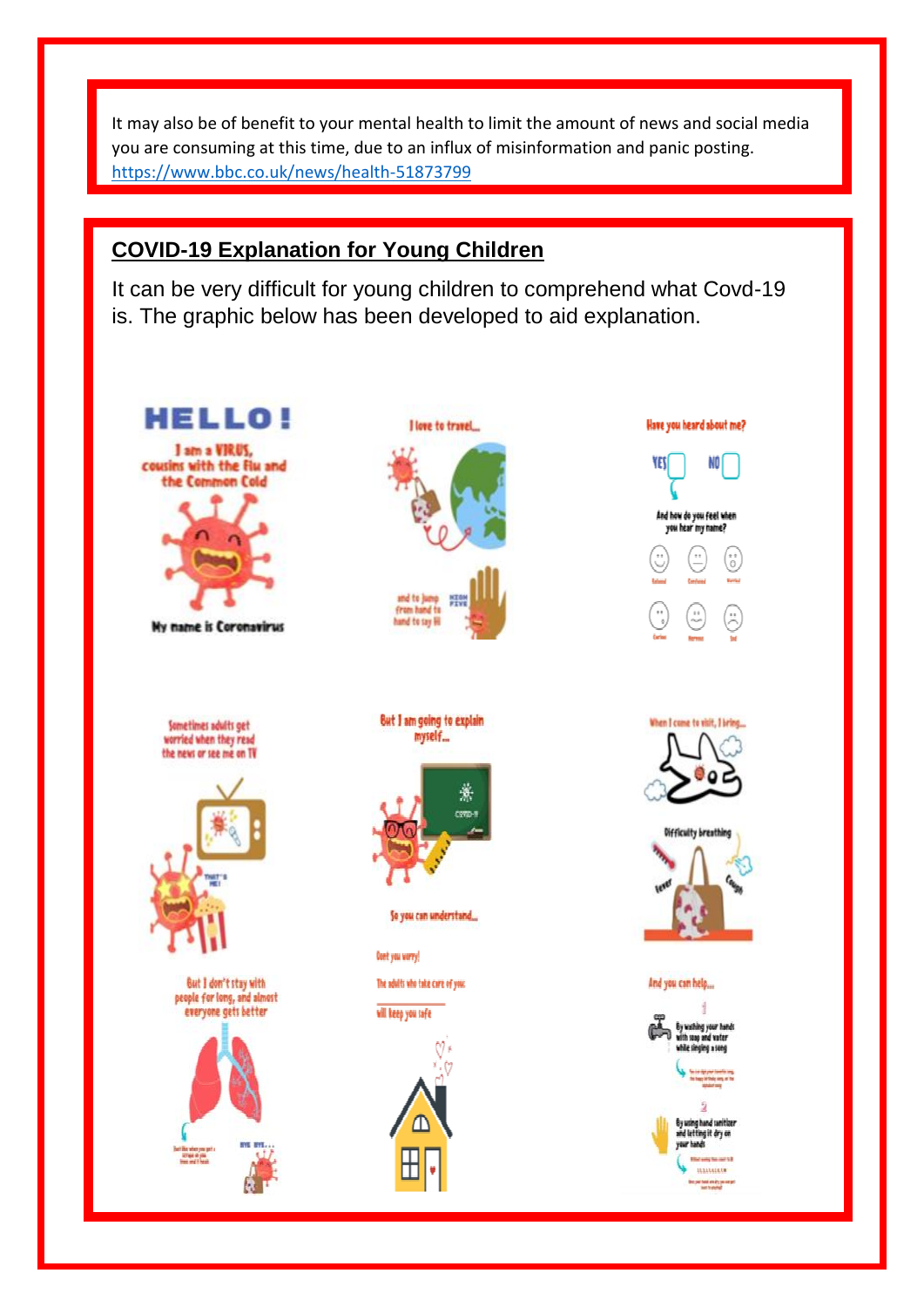## **KOOTH**



Kooth.com is a safe, confidential and non-stigmatised way for young people age  $11 - 18$  to receive advice, support and easy access to an online community of peers and a team of experienced counsellors. Staffed by fully trained and qualified counsellors who are available until 10pm each night, 365 days per year.

To find out more visit [www.Kooth.com](http://www.kooth.com/) where young people can register and others can find out more about the service.

You can also view a short video about the service at: [https://vimeo.com/318731977/a9f32c87de.](https://vimeo.com/318731977/a9f32c87de)

Details of how to sign up for the service are detailed in the document below.



**"Great things are brought about and burdens are lightened through the efforts of many hands engaged in a good cause"- M.Russel Ballard**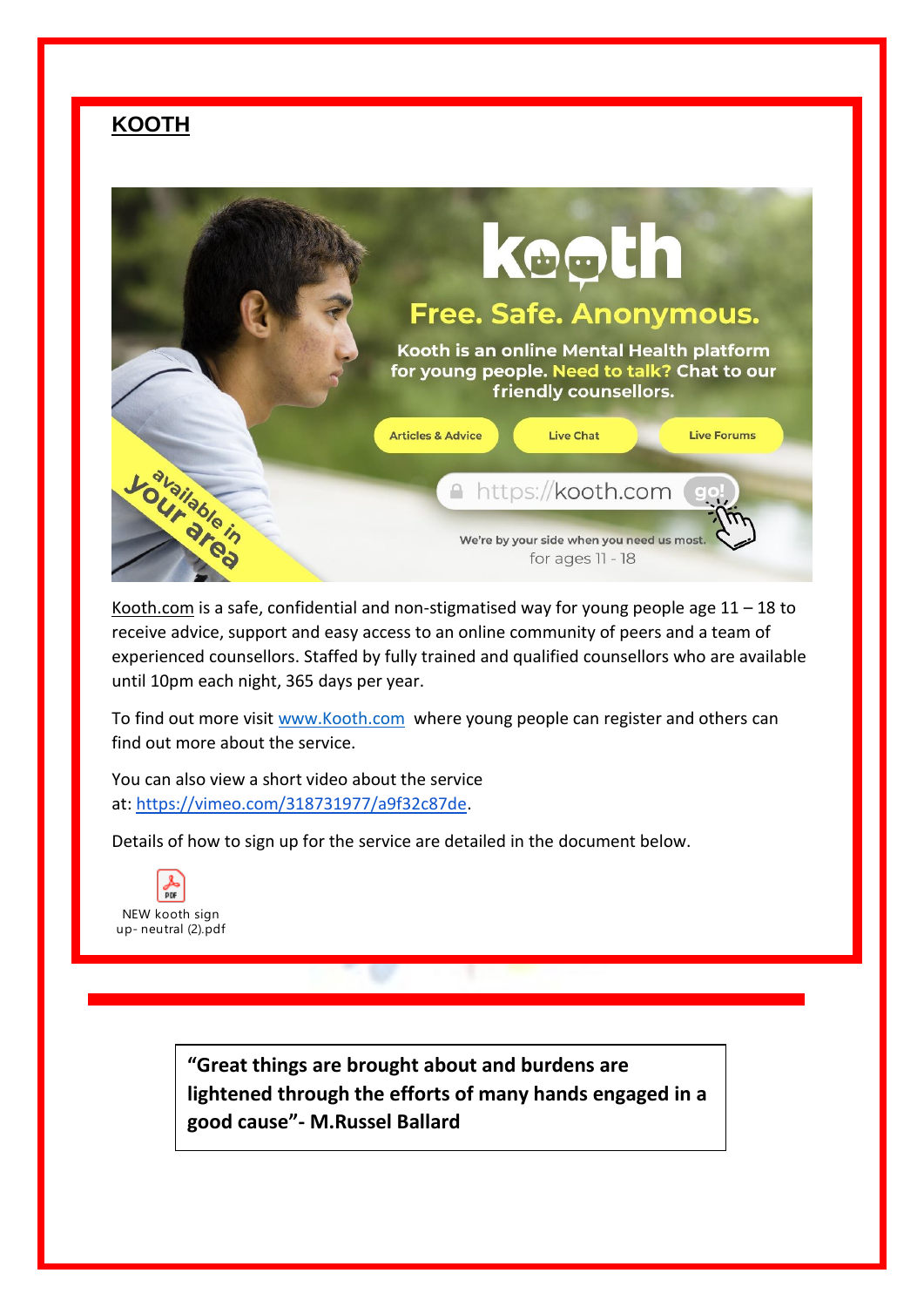### **Self-Care and Self-Isolation**

During the time you are away from colleagues, school friends or family due to social distancing or should you have to self-isolate as a result of coronavirus, it is crucial that you look after your mental health and wellbeing. Self-care involves those things we do to look after our own mental health. The resource hub in the link below was developed by Common Room and young people on behalf of Anna Freud.

#### <https://www.annafreud.org/selfcare/>

### **Relaxation and breathing techniques**

It can be normal to feel worried or stressed when you are unsure what will happen so look after your body and mind by trying some simple relaxation techniques.

- Your own breath can be an anchor to help you feel calm and settled
- You can try lying on your back, knees bent and soles of feet on the floor, gently close your eyes and place the palms of your hands on your tummy and watch how the breath moves the hands. Try this for 5 minutes or more to help you feel relaxed and calm
- If you think some guided meditations will help you there are plenty to choose from online and cosmic kids is a great resource for younger children: <https://www.youtube.com/user/CosmicKidsYoga>

### **Support for Parents and Carers**

### **CRUSE Bereavement Care**

Due to the current situation around coronavirus (COVID-19), CRUSE have taken the decision to move to telephone support, until it is safe to return to normal working practices.

- For existing clients receiving one-to-one support Local Services will be in touch to offer telephone support. New referrals willing to accept telephone support will be taken.
- Group support, Understanding Your Bereavement, Groups and Training are all postponed until 1st May 2020. Cruse will continue to review the situation in line with government's advice.
- For a bereaved person who is self-isolating, they can contact the Helpline on 08088081677.
- If people are bereaved by the virus then can contact help on 08088081677. The helpline is open Monday-Friday 9.30 – 5pm (excluding bank holidays), with extended hours on Tuesday, Wednesday and Thursday evenings, when Cruse are open until 8pm.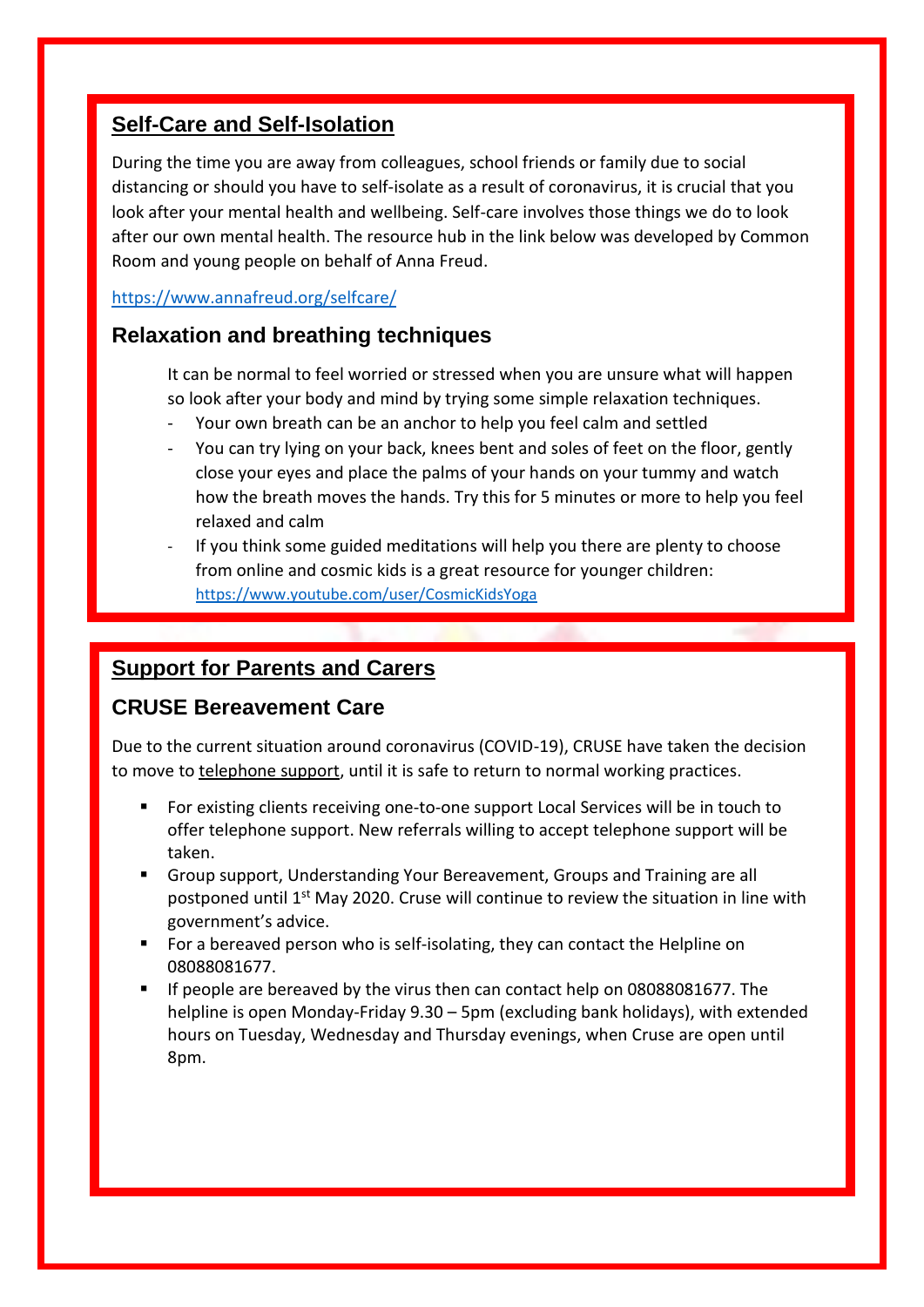CRUSE have put together some resources to share how bereavement and grief may be affected by this pandemic. It covers some of the different situations and emotions bereaved people may have to deal with. They will be adding to and updating this information as the situation develops.

[www.cruse.org.uk/coronavirus](http://www.cruse.org.uk/coronavirus%20 ) 

### **Online Safety**

As children and young people will be spending more time than normal at home due to school closures and effective social distancing to help limit the spread of the coronavirus, many of them will be increasing the time spent online or on electronic devices.

To support parents and carers in keeping their children safe online while they are off school, Thinkuknow have produced two help sheets (one for primary school children, one for secondary school children) with advice and links to Thinkuknow resources they can use at home.

[https://www.thinkuknow.co.uk/professionals/our-views/parents](https://www.thinkuknow.co.uk/professionals/our-views/parents-helpsheets/?utm_source=Thinkuknow&utm_campaign=11c85df25c-TUK_GLOBAL_MAR_2020_MESSAGE&utm_medium=email&utm_term=0_0b54505554-11c85df25c-64722045)[helpsheets/?utm\\_source=Thinkuknow&utm\\_campaign=11c85df25c-](https://www.thinkuknow.co.uk/professionals/our-views/parents-helpsheets/?utm_source=Thinkuknow&utm_campaign=11c85df25c-TUK_GLOBAL_MAR_2020_MESSAGE&utm_medium=email&utm_term=0_0b54505554-11c85df25c-64722045)[TUK\\_GLOBAL\\_MAR\\_2020\\_MESSAGE&utm\\_medium=email&utm\\_term=0\\_0b54505554-](https://www.thinkuknow.co.uk/professionals/our-views/parents-helpsheets/?utm_source=Thinkuknow&utm_campaign=11c85df25c-TUK_GLOBAL_MAR_2020_MESSAGE&utm_medium=email&utm_term=0_0b54505554-11c85df25c-64722045) [11c85df25c-64722045](https://www.thinkuknow.co.uk/professionals/our-views/parents-helpsheets/?utm_source=Thinkuknow&utm_campaign=11c85df25c-TUK_GLOBAL_MAR_2020_MESSAGE&utm_medium=email&utm_term=0_0b54505554-11c85df25c-64722045)

#### **The Importance of Sleep**

Even if children and young people are at home due to the closure of schools, it is important that they maintain a healthy sleeping pattern and night time routine.

#### **Why we sleep:**

Sleep is essential – it is as important to our bodies as eating, drinking and breathing and is vital for maintaining good mental and physical health. Sleep plays an important role in the function of the brain by forming new pathways and processing information. Research has shown that adequate sleep helps to improve memory and learning, increase attention and creativity and aid in making decisions. Sleep plays a vital role in good health and wellbeing throughout your life.

How to check if you are getting enough sleep;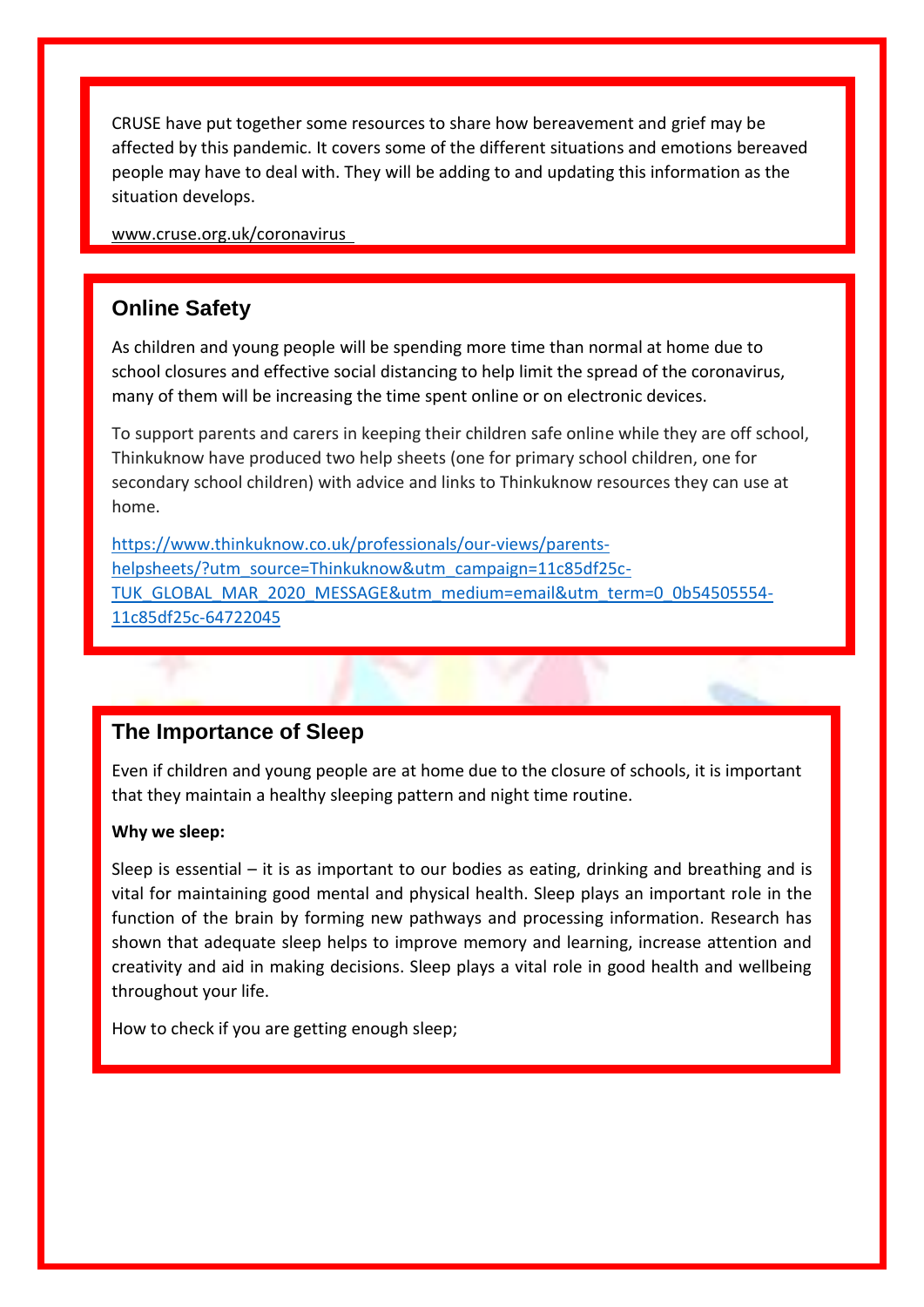| How much sleep is enough?                    |                                    |
|----------------------------------------------|------------------------------------|
| Age                                          | <b>Recommended Amount of Sleep</b> |
| Infants (4-12 Months)                        | 12-16 Hours/Day (including naps)   |
| Children (1-2 Years)                         | 11-14 Hours/Day (including naps)   |
| Children (3-5 Years)                         | 10-13 Hours/Day (including naps)   |
| Children (6-12 Years)                        | 9-12 Hours/Day                     |
| Teens (13-18 Years)                          | 8-10 Hours/Day                     |
| Adults (18+ Years)                           | 7-8 Hours/Day                      |
| National Heart, Lung,<br>and Blood Institute | nhlbi.nih.gov                      |

#### **In the time before sleep;**

- If possible, keep regular bedtimes. Check average sleep needs (see table above). Regular exercise and meals but not too close to bedtime.
- $\blacktriangleright$  Do not put pyjamas on too early, this gives the brain confusing messages.
- $\frac{1}{\sqrt{1}}$  Have a warm bath before bed.
- $\blacktriangleright$  A light snack (e.g. a bowl of cereal, fruit, yoghurt) 30 mins before bed can help prevent disruption from night time hunger, but avoid evening 'grazing'.
- **Minimise use of caffeine, particularly in the evening period. Avoid cola, chocolate, tea and** coffee especially at this time. Fruit juices and squash can cause night time urgency.
- $\blacktriangleright$  Minimise electronics use for the 60 minutes before bed, consider relaxation strategies to wind down. A soothing bedtime story works well.
- If your child is unable to sleep, help them get out of bed and do a quiet/relaxing activity.

#### **Creating a good sleep environment;**

- $\blacktriangleright$  Make sure that the bedroom is quiet and dark. Keep the room a restful and peaceful haven. Black out blinds will make the room darker if necessary.
- $\frac{1}{2}$  Is the bed comfortable? Is the bed too small? Regularly change the bedding.
- $\blacksquare$  No TV's, I-pads or phones to be used ideally in the hour before bed, especially in the bedroom. The blue light emitted from electronics suppresses the production of melatonin – our hormone that helps us sleep.
- $\downarrow$  Keep room temperature between 16-18 degrees Celsius. High temperatures disturb sleep. Is the bed linen/duvet too much or too little?
- Have water beside the bed to drink if needed in the night. Build in a light snack before bed.
- $\pm$  Make sure your child gets a good dose of daylight first thing. In the winter months you could use a Lumie clock (or similar). You could use a simple alarm clock to prevent early risers getting out if bed.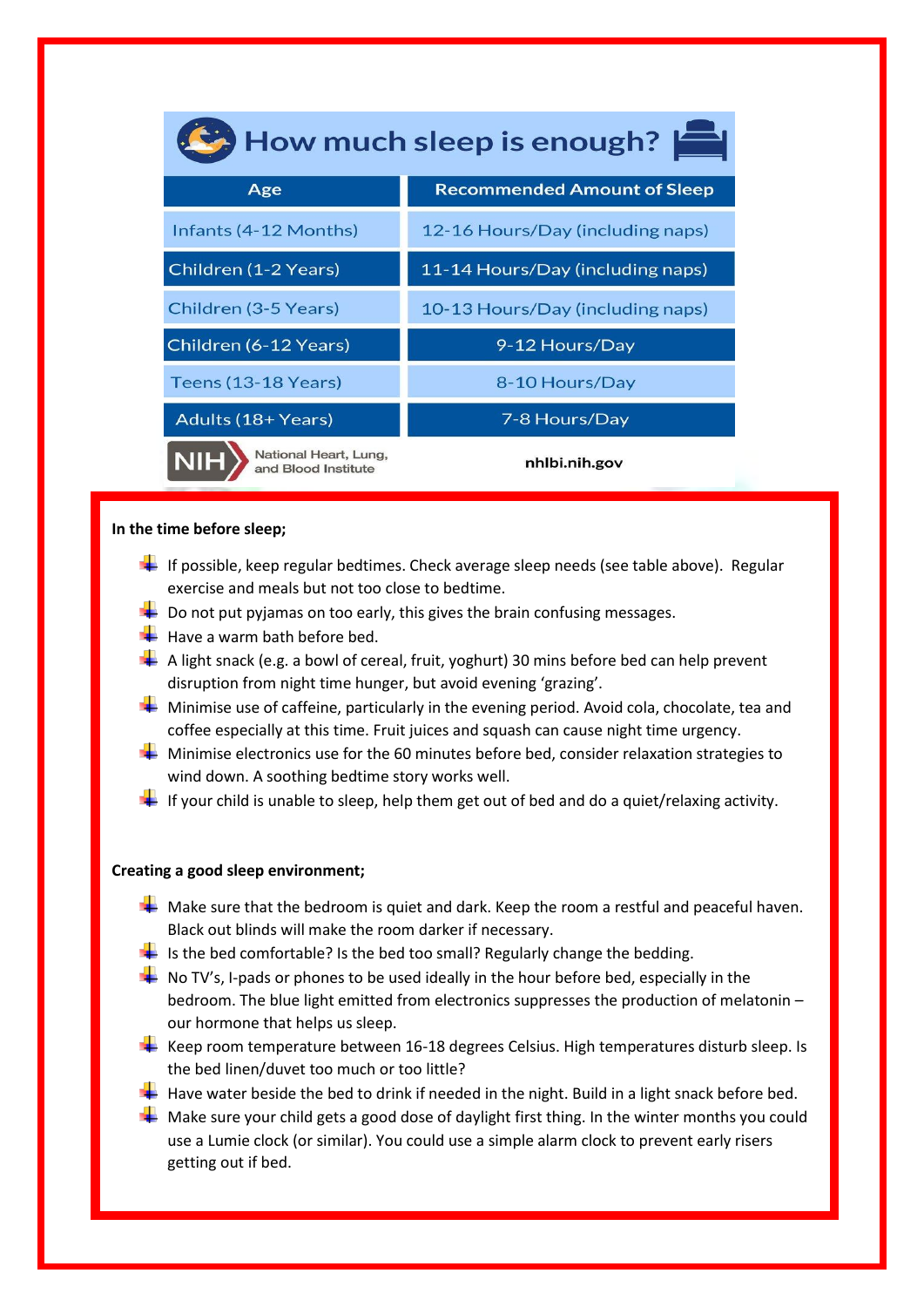# **Support for Schools and Staff**

### **Resilience Resources**

The HeadStart team have a limited number of resilience games for a range of ages. Please contact the team if you wish to borrow resources.



# **Guidance for School Communities**

Anna Freud have released the following guide for schools and colleges to best deal with the impact of the coronavirus on their school community

<https://www.annafreud.org/media/11160/supporting-schools-and-colleges.pdf>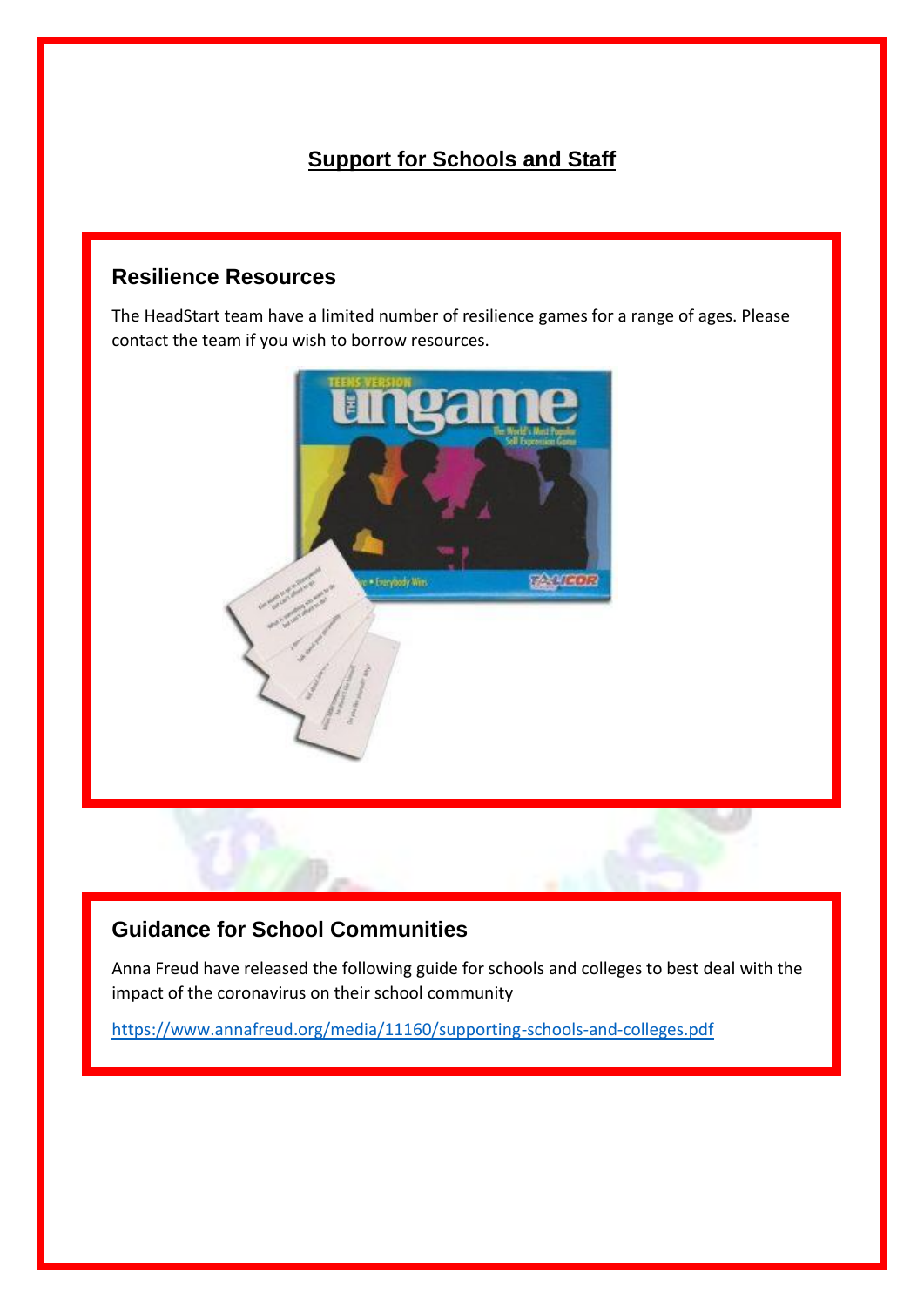## **How to Cope with Working from Home**

**The space where you work…**

- Create a space for the work that you can tidy away or close off so work isn't around you all the time.
- Find somewhere where you can maintain confidentiality and concentration.
- Get a headset or use earphones when making calls.
- Make time to get familiar with other IT options such as video calls.
- Prioritise your internet access.
- Think about your posture, the chair you use
- Make sure you have enough light.

**Boundaries and connections….**

- Let people know if you are in isolation and what times you are available and an alternative contact in an emergency.
- Sound off to colleagues about the strains, find practical solutions, be tolerant and use humour.
- Check in on your own stress levels and ask for help if you need it. If you are having a good day, then offer support to others.
- Encourage teams to have communication groups (group text chat which includes all staff)
- Need to work flexibly but keep to limits
- Keep supervision slots in place, phone in if working from home and regular check ins
- Try to give oneself breaks between calls, especially those that are high threat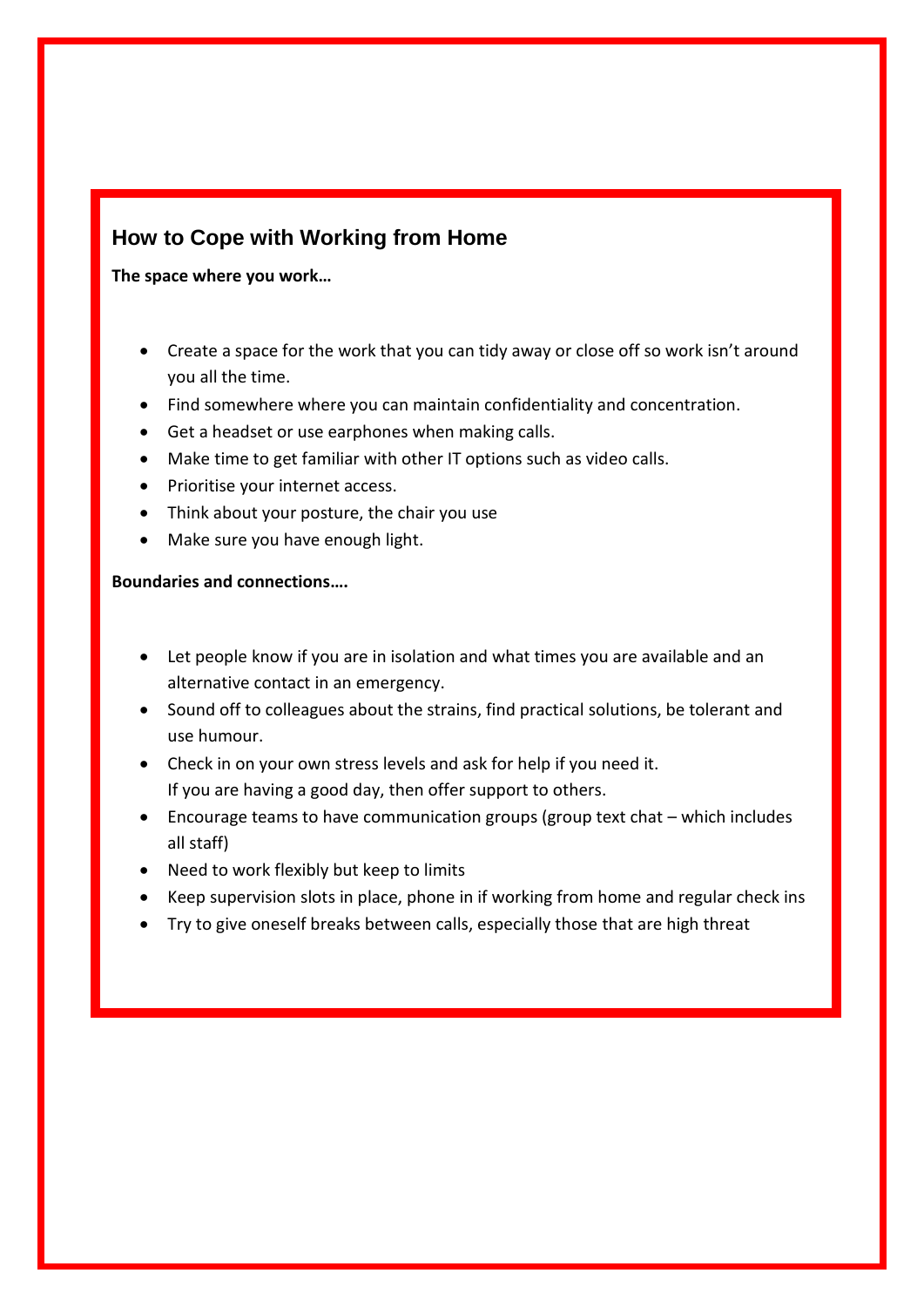#### **For managers….**

- Daily Huddles to include conference call option for those working in isolation
- Make sure staff at home are contacted informally by others. Basic compassionate connection may prevent added stress or a referral on for support.
- Allocate a Staff responder to support others but swop regularly
- Recognise that there will be a number of difficulties for staff swift changing of roles, parenting, work etc – colleagues will be adapting ways to work that they have not experienced before
- Watch out for signs that someone is struggling.
- Accept that some staff may react in ways that you would not but that should not automatically be pathologised.

#### **The basics….**

- Get dressed for the day
- Try and create a routine especially if children are home. It may not be realistic to be able to work 9-5.
- Agree your working schedules with other adults at home.
- Regular drinks but not too much tea and coffee (caffeine)!
- Don't forget meal times and breaks!
- Move about/ stretch make use of online exercise or meditation programmes, sing or go and walk the dog
- Check in with family and friends, especially those alone or more at risk.
- Find activities that help distract from news, anxiety and work.

#### **The household balance….**

- Agree a homeworking / schooling structure with family
- Accepting more 'screen time' may need to be allowed for children
- Be kind to self especially if you can't live up to your expectations
- Be aware of own limits
- Take breaks so you and your children / partner/ friends know what's happening and you get time together (and apart)
- Getting out of the house if you are not self-isolating (remember social distancing)
- Finding time on own
- Check in with work colleagues verbally be mindful of those who may not have any social contact at home.